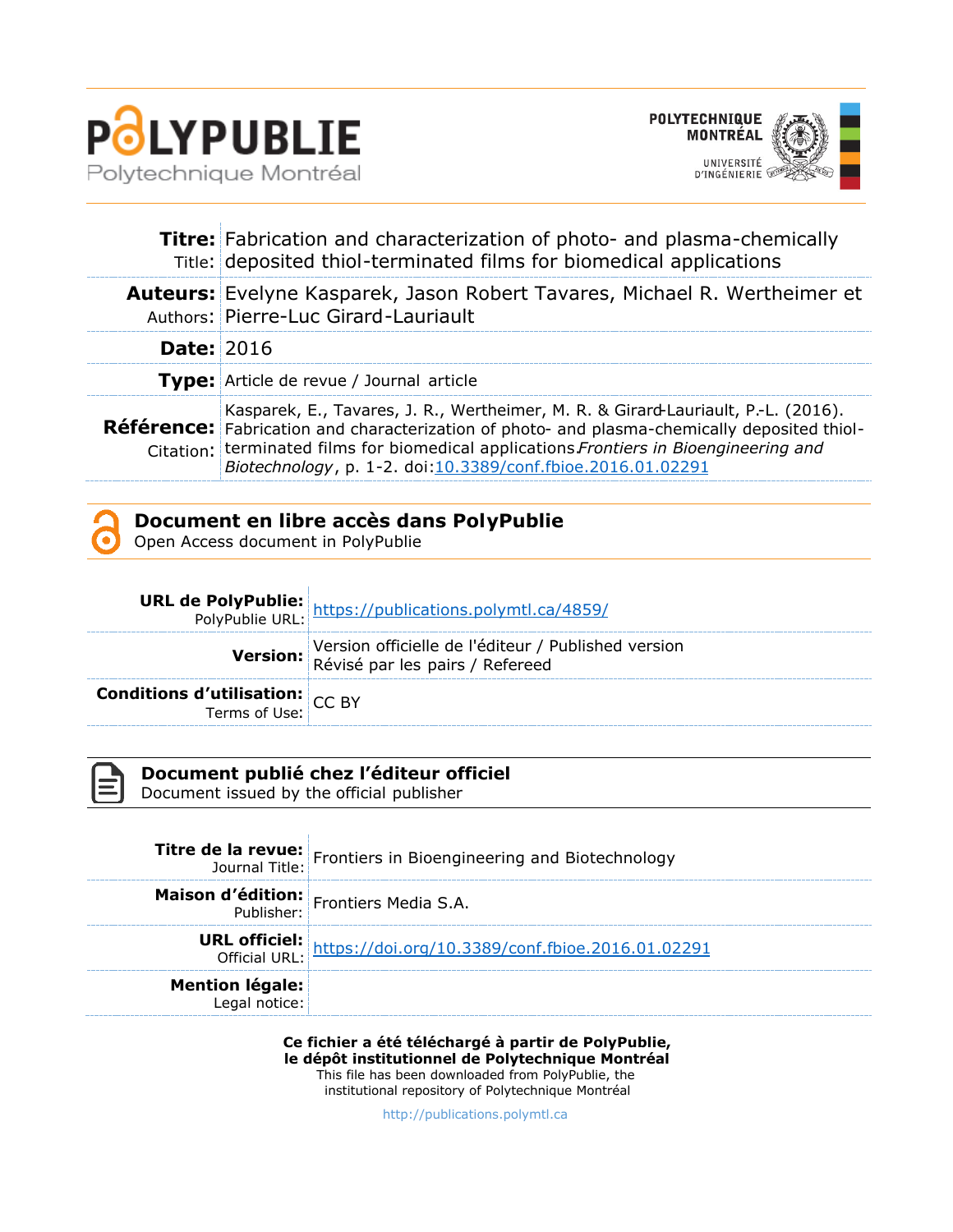

EVENT ABSTRACT

Login Register

#### « Back to Event

# Fabrication and characterization of photo- and plasma-chemically deposited thiol-terminated films for biomedical applications

 $\alpha$ 

Evelyne Kasparek<sup>1</sup>, Jason R Tavares<sup>2</sup>, Michael R Wertheimer<sup>3</sup> and Pierre-Luc Girard-Lauriault<sup>1</sup>

McGill University, Plasma Processing Lab, Department of Chemical Engineering, Canada

École Polytechnique de Montréal, Department of Chemical Engineering, Canada

École Polytechnique de Montréal, Department of Engineering Physics, Canada

**Introduction:** The performance of synthetic polymers, including applications in biomedical fields, can be improved by modifying their surface properties. Polymer surfaces generally have low chemical reactivity, are not capable of forming adhesive bonds, and poorly-wetting. Among different modified surfaces, thiol (SH)-terminated ones have been progressively gaining interest over the past years<sup>[1]</sup>. They have been shown useful for many applications, such as promoting adhesion of gold layers and nanoparticles, and for immobilizing biomolecules. An important advantage of using SH-terminated surfaces for biomolecule immobilization is the possible covalent attachment of these molecules via thiol-ene click chemistry, superior to electrostatic attachment<sup>[2]</sup>.

Materials and Methods: In this work, thin organic films incorporating sulfur (S)-bearing functional groups have been prepared by "co-polymerizing" gas mixtures of ethylene (C<sub>2</sub>H<sub>4</sub>) or butadiene (C<sub>4</sub>H<sub>6</sub>), as hydrocarbon source, with H<sub>2</sub>S, as source of bound S in the coatings. This has been accomplished by either (i) vacuum-ultraviolet (VUV) irradiation of the reagent gas mixtures at reduced pressure with near-monochromatic radiation from a Kr lamp ( $\lambda$  = 123.6 nm); or (ii) by low-pressure r.f. plasma-assisted chemical vapor deposition (PACVD).

The different films were prepared with gas mixture ratios, R (e.g.  $F_{H2S}/FC_{4H6}$ ), ranging from 0 to 1.5. The polymer-like coatings resulting from photo-chemical or plasma reactions are respectively designated "UV-PB/E:S" (for "ultraviolet-polymerized sulfurized butadiene/ethylene"), or L-PPB/E:S (for "low-pressure plasma-polymerized, sulfurized butadiene/ethylene").

All deposits were characterized by X-ray photoelectron spectroscopy (XPS) before and after chemical derivatization with Nethylmaleimide, which serves to quantify the thiol concentrations, [SH], on the surfaces. The stability of the coatings was measured as loss of thickness in water after 24h of immersion.

Results and Discussion: XPS survey spectra of the deposited films at different R values reveal important amounts of bonded sulfur, the concentration, [S], being found to increase with rising R, namely  $2 \leq [S] \leq 48$  at. % (Figure 1). This analysis also shows that both deposition methods, plasma and VUV, influence [S] in quite similar ways. After derivatization with N-ethylmaleimide, some differences between the two film types can be observed: plasma-polymers show higher [SH] values, up to 3 %. After immersing the films in toluene for 24h, no significant differences in [S] were observed, indicating that the remaining S content in the films is not inorganic, but otherwise- bonded organic sulfur. The stability in aqueous media of all investigated coatings is a key requirement when used in biomedical applications: after immersion in water for 24h, all remained of essentially unchanged thickness.



Figure 1 Surface-near sulfur concentrations, [S] (in at.-%), of a) L-PPB:S (squares, 20 W) and UV-PB:S (circles, KrL); b) L-PPE:S (squares, 20 W) and UV-PE:S (circles, KrL), both as a function of gas mixture ratio, R.

**Conclusion:** To our knowledge, we are for the first time, demonstrating thiol-terminated surfaces by "co-polymerizing" mixtures of a hydrocarbon and H<sub>2</sub>S, by both vacuum-ultraviolet photo-CVD and low-pressure r.f. PACVD. All of the obtained deposits show

significant [S] values, whereof a satisfactory portion is bonded in the form of thiols. These SH-terminated surfaces show good stability in aqueous media, a characteristic that is essential for biomedical applications.

The authors would like to acknowledge McGill Engineering Doctoral Award (MEDA), Fonds de recherche du Québec (FQRNT) and Natural Sciences and Engineering Research Council of Canada (NSERC) for the funding

### **References:**

[1] Thiry, D.; Francq, R.; Cossement, D.; Guillaume, M.; Cornil, J.; Snyders, R. Plasma Process. Polym. 2014, 11, 606.